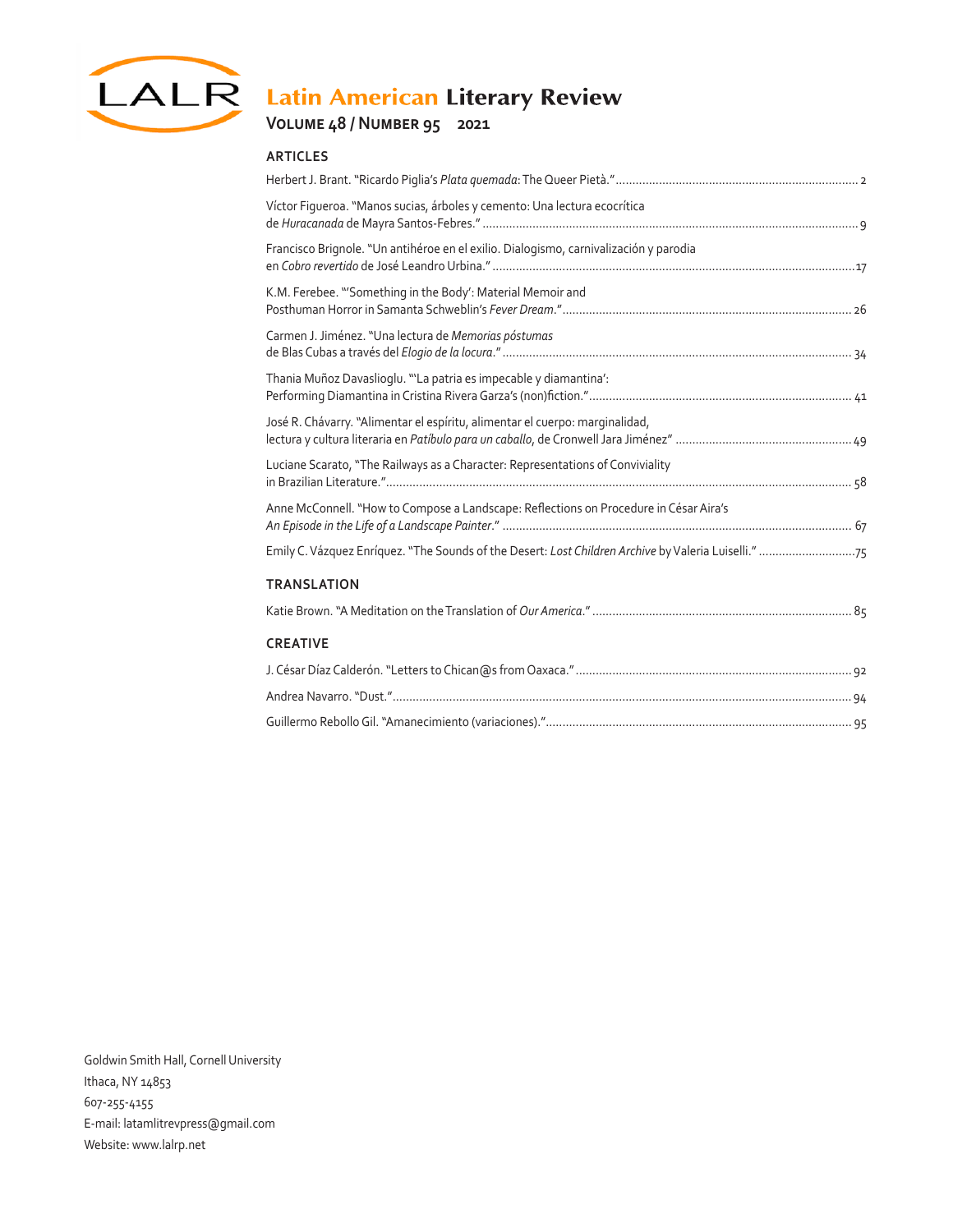

## **"Something in the Body": Material Memoir and Posthuman Horror in Samanta Schweblin's** *Fever Dream*

### K.M. Ferebee *Ghent University*

**ABSTRACT:** Samanta Schweblin's 2014 novel *Distancia de rescate*, published in English as *Fever Dream,* tells the unsettling tale of a mother who, while vacationing in a rural area of Argentina, may or may not be exposed to a toxic agricultural chemical that may or may not have poisoned the area's children, who have been subjected to an unconventional healing treatment that may or may not have displaced their souls from their bodies, causing pieces of them to reside in someone else. The novel has been read as "a toxic ecohorror tale" (Meyer) or as an "ecological horror story... about toxic agribusiness" (Economist), yet here I argue for another interpretation of *Fever Dream*: one that utilizes the tropes of what Stacy Alaimo characterizes as the "material memoir," peeling back their familiarity to expose a toxic uncanny and literalizing the leaky, confused human subject that is found dwelling in it. The novel's ambivalent, dread-laced depiction of a posthumanist reality in which the whole, complete, and "real" human subject is unrecoverable— and in which we contaminate and are contaminated by the familiar body of the human other as well as the foreign body of the nonhuman threat— offers, I suggest, the possibility of a new approach to ethics of responsibility in the Anthropocene.

**KEYWORDS:** Schweblin; *Distancia de rescate; Fever Dream;* posthuman; material memoir; ecohorror

The central narrative of Argentinian author Samanta Schweblin's 2017 novel *Fever Dream* unfolds as a dialogue. We enter, *in medias res*, the strange interrogation of the narrator, a woman who is dying, by a boy who is attempting to help her realize the exact moment when what is killing her began. This process requires her to tell him the story of everything that has happened since she first came to her vacation home in this small rural town. He prompts her with questions: "*What else? What else is happening in that very moment?"*  (His speech is represented in italics, as though his voice is ambivalently real.) There is no clear logic that governs what details are and are not important; when the woman, whose name we learn is Amanda, demands to know where her daughter, Nina, is, she is told this doesn't matter. The fact that she is going to die in a few hours is similarly unimportant. But the fact that Nina has a habit of running around the vacation house in circles at lunchtime is important, as is the memory of a three-legged dog that crosses the street after running out of a field. "I need to understand which things are important and which things aren't," Amanda pleads. But she doesn't. She can't. The boy, David, can tell her only that *the* important thing is "*something in the body. But it's almost imperceptible, we have to pay attention"* (66)*.* Yet this important thing never seems to arrive. It centers around an incident in which Amanda, Nina, and David's mother observed the delivery of several plastic drums containing a substance toxic enough that the drum- handlers have to wear gloves, and a sudden wetness on Amanda and Nina's clothing, and a strange smell, and Amanda's sudden sickness. "*This is the moment,*"

David says. "... *We're looking for the exact moment because we want to know how it starts*" (90). However, "the exact moment" seems to both keep happening and never quite happen. It is *about* to happen, and then has *already* happened without Amanda perceiving it— David shifts abruptly to the Anthropocenic pronouncement that "*[t]he important thing [has] already happened. What follows are only consequences*" (131).

Has Amanda's illness been caused by whatever was in the plastic drums? Is this same substance related to the dead bird in a stream that David drank from, or a horse that sickened after drinking from the same stream? What afflicts David and the town's other children, some of whom "*go through poisoning episodes*" ("*sufrieron intoxicaciones*") and some of whom "*are born already poisoned, from something their mothers breathed in the air, or ate or touched*" (151)? The implication seems to be that David is trying to discover the "exact moment" of Amanda's contamination, and thus the contamination of the town. Yet time and space have become unstable and disjointed. "Is this about the poison?" Amanda asks. "It's everywhere, isn't it, David?" David replies, "*The poison was always there.*" (169). When Amanda reflects on the afternoon when she encountered the plastic drums, she laments that the "rescue distance" she monitors, her sense of the distance she would need to cross in order to save her daughter, "didn't work, [she] didn't see the danger" (170). The book's title in its original Spanish is, in fact, *Distancia de rescate,* or *Rescue Distance*, foregrounding the disordering of geographies and the disrupted calculations that consequently pour outwards.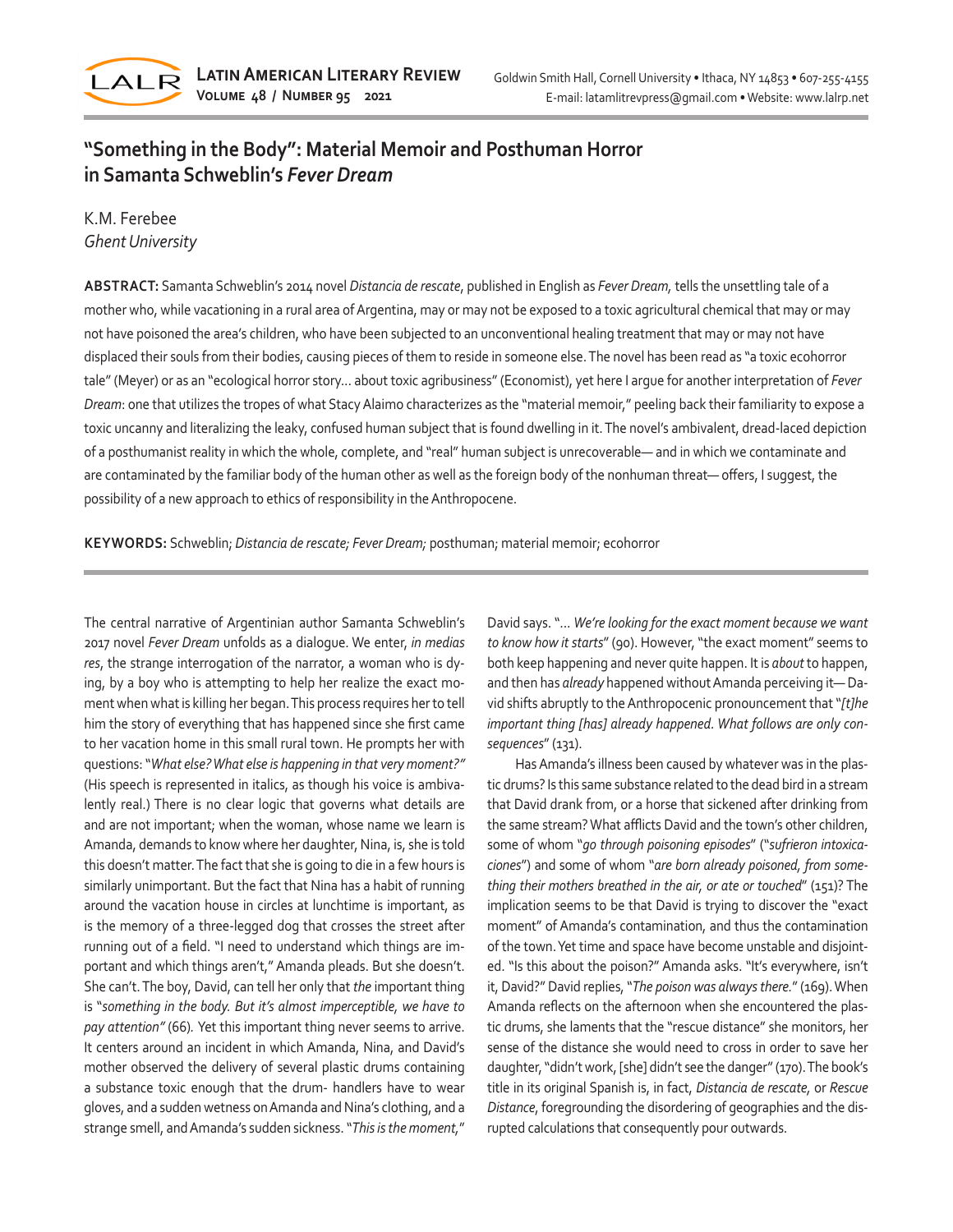Reviewers have described *Fever Dream* as a "toxic eco-horror tale" (Meyer), an "ecological horror story... almost as if Henry James had scripted a disaster movie about toxic agribusiness" (Economist), situating it in the context of growing concern about the effects of pesticides and fertilizers on Argentina's rural farms. Yet to read the book as a tale of environmental contamination's catastrophic and insidious effects upon the natural world neglects to observe the extent to which the unease in *Fever Dream* arises not from toxic contamination and its effects, but rather from the uncertainty as to whether or not there *is* or *could be* toxic contamination, and, if so, whether or not it has *had* any effects— the inability to locate any precise moment at or way in which the human body might have been corrupted, or to confront the implications of this confusion for humanness. In this respect, *Fever Dream* draws upon the tropes of the increasingly influential environmental contamination genre that Stacy Alaimo characterizes as "material memoir," peeling back the assumptions of these tropes to locate their anxiety not in the infiltration of the body by outside elements, but in awareness of the body as always already infiltrated and therefore impossible to discretely bound. Schweblin's novel thus becomes a powerful lens through which to critique the binary speciation in which material memoir deals, and a lens that directs our attention away from this obsessive battle against contamination, towards the need to reevaluate the very body that this genre seeks to protect and defend.

#### **Material memoir**

Material memoir is, Alaimo writes, a form of "trans-corporeal autobiograph[y]" that insists "the self is constituted by material agencies that are simultaneously biological, political, and economic" (87). In practice, the kernel of a material memoir is the author who is sick, or who has been sick, or who feels sick. The author interprets the environment through the lens of her sickness, in search of its origin. Narratives of sickness, of personal history, of local history, of science, and of environment are drawn together in a way that implies an attribution but cannot ever quite point to it. As Alaimo explains, "at present it is not feasible to trace the exact causes of cancer or other environmentally generated illnesses within an individual" (88), and so, though the material memoirist may present scientific studies suggesting the carcinogenic properties of toxic chemicals, or the devastating effects of radioactive discharge, "there is a chasm, a vast lack of proof, between these scientific facts and the murkier realm of the individual case history" (ibid). Therefore material memoir is always a genre of doubt, of indeterminacy, a form of discourse, which, as Lawrence Buell writes, "is of allegation rather than proof" (659). Sometimes sickness itself serves as a bodily allegation: while Sandra Steingraber, in *Living Downstream: An Ecologist Looks at Cancer and the Environment*, recounts her experience with bladder cancer, other material memoirs deal in ailments that are unclear, unnamed, or even disputed. In *Body Toxic*, Susanne Antonetta outlines a list of complaints: "Every vital system of my body disrupted: an arrhythmic heart, a seizing brain, severe allergies, useless reproductive organs" (203). Mel Y. Chen, whose *Animacies* contains a chapter that engages in tropes of material memoir, variously describes their condition as "multiple chemical sensitivity," "heavy metal poisoning," and "mercury toxicity" (197)— widely disputed diagnoses (Rossi and Petidis; Rathore et al). Kristen Iversen, in *Full Body Burden: Growing Up in the Nuclear Shadow of Rocky Flats*, describes the "chronic fatigue, fever, and swollen lymph nodes" from which she and her brothers and sisters suffer. "No one has any answers for us," she says (286).

From its opening line, "*They're like worms*" ("*Son como gusanos"*) (1 English; 11 Spanish), *Fever Dream* works to foreground a similar sense of epistemological unsteadiness. We quickly realize that this opening line is David's attempt to describe Amanda's contamination— if we accept that it is really David, rather than an hallucination, which the failure to format dialogue between him and Amanda in quotation marks may cause us to doubt. He repeats the same metaphor ("*Like worms, all over,*" or, in the Spanish, "*Como gusanos, de todas partes"*) before subtly shifting his explanation; when Amanda finds herself unable to move, he tells her that "*[i]t's the worms"—* "*Por los gusanos*" (2 English; 11 Spanish), which could more accurately be translated as "because of the worms," which also implies the worms' actual, literal existence. This establishes an uneasy oscillation between simile and literal statement and between individual and collective entity that continues throughout the book: whatever is in Amanda's body is both worms and only *like* worms, is simultaneously a *they* and an *it.* 1 Furthermore, David, pushing Amanda to describe the events of the previous days in more detail, tells her: "*We're looking for worms, something very much like worms, and the exact moment when they touch your body for the first time"* (52). Yet earlier he has told her, "*[W]e have to find the exact moment when the worms come into being*" (2). In other words, even as he reiterates that the contaminant both is worms and is like worms, he suggests these are also worms that do and do not pre-exist Amanda's contamination: that infest her, but are a product of her infestation. They are at once something that has penetrated her body and something that has been created within it.

The uncertain, even paradoxical existence of these worms does not seem to trouble Amanda or David. What is "*important… very important for us all*" (ibid) is not the worms themselves, but discovering how they got into Amanda. Yet David's questioning only seems to further confuse matters. He elicits detailed accounts from Amanda about her experiences of driving in the city and the country, the scenes she encounters as she walks past the fields at night, her feelings about his mother— "Are you sure these kinds of comments are necessary?" Amanda asks dubiously at one point. "Do we have time for this?" (3) David confirms that the details are important, but he does not elaborate on their connection to Amanda's illness. Their importance is solely attendant on David's evaluation of Amanda's bodily sensations, or rather by her reported memories of these sensations. The dialogue between David and Amanda comes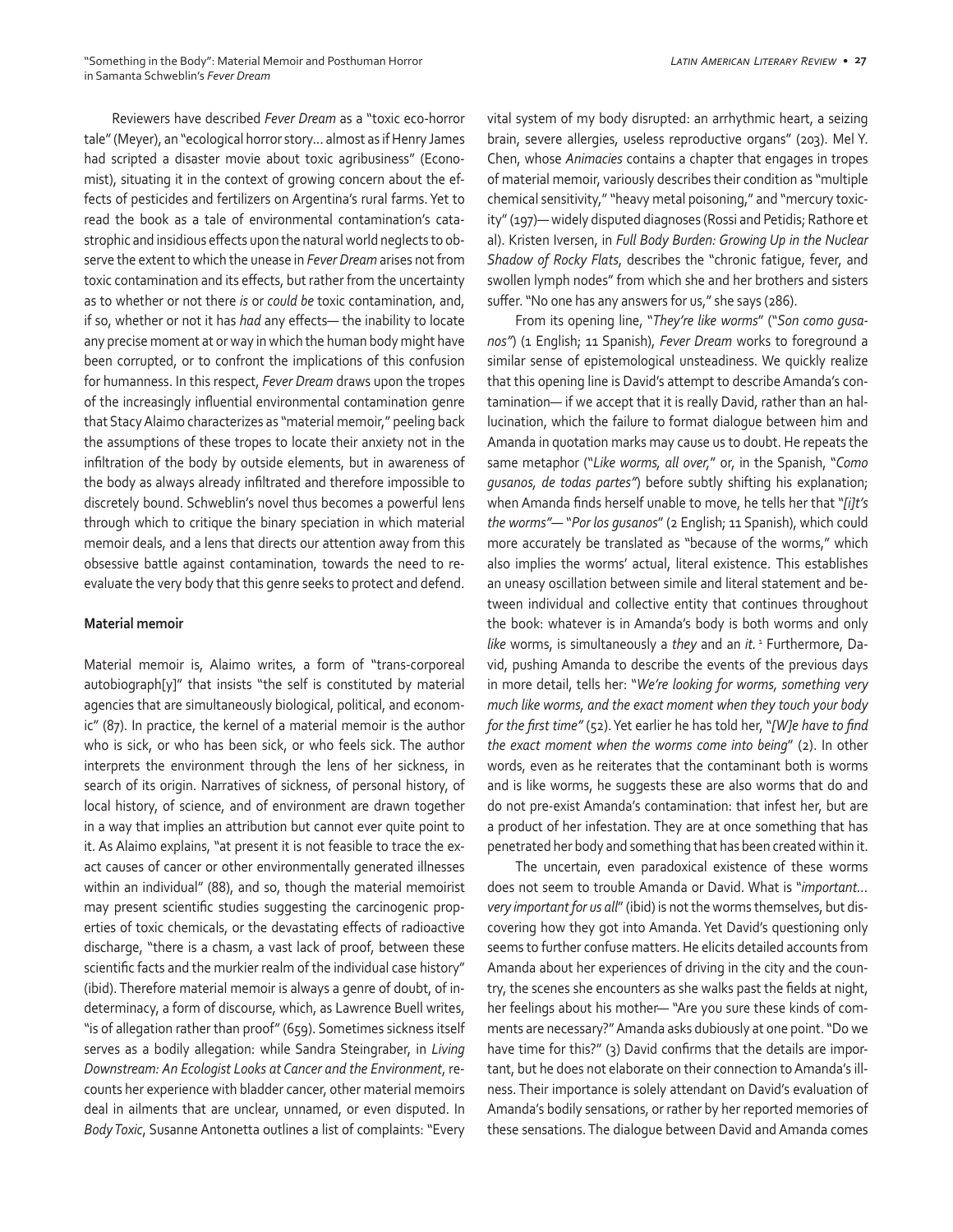to form the figure that Alaimo sketches of the chemically reactive/ environmentally ill person as both scientist and instrument, in this case not monitoring material agencies around them, but attempting to parse material agencies in the past. In the sense the potential reading of David as hallucination takes on significance: has Amanda created him as a self-who-investigates, an outside observer who can glean meaning from an experience that resists normal meaning-making procedures? Amanda's body registers that something the undefined "it" that David refers to— is happening, but requires an interpreter (or, perhaps, a narrator) to place it in an intelligible context. "*Don't you realize what's happening right now?"* David asks. "I can't realize, David," Amanda tells him (92)— in the original Spanish text, "No puedo darme cuento" (68), which suggests not that she *doesn't* realize, but that she *cannot*. She has not yet, in that moment, learned to translate the knowledge she will later understand her body as having. Yet the formal structure of their conversation, in which Amanda's guided journey into her memories is voiced by both herself and David in the present tense, means that the novel represents her as simultaneously knowing and not-knowing. Her constant uneasiness in the past appears to stem from the awareness that she knows *something*; her body registers symptoms of wrongness, yet she is unable to identify what that wrongness is.

The production of material memoir is typically a way of producing an answer to this urgent question, a *why* an illness is, with the result that a recurring tension in the genre is that between acceptance of a condition that must remain nameless and sourceless, and a narrative that *qua* narrative is an act of attribution. Iversen, for example, asks, "What does it matter, anyway, where my symptoms come from? It could be anything. Allergies, viruses, flu, exhaustion, bad weather, a bad day at the office. Maybe it's all in my imagination. The uncertainty is frustrating" (301). Yet her uncertainty is not, after all, so very uncertain: the "lingering feeling that this chapter wasn't supposed to be a part of my story, or my family's story, or anyone's story" (ibid) is apposed to the assertion that "[g]overnments aren't supposed to poison their own people" (ibid). There is a cognitive dissonance here, a knowing that can never quite be knowing, as when Antonetta writes, "I don't expect anyone to explain what's wrong with me," and follows the statement by noting that she "[doesn't] believe in coincidences of this magnitude, either: clusters of children with brain disorders, toxic plumes and clouds, radiation spewing in the air" (203). And, indeed, Kroll-Smith and Floyd characterize sufferers of environmental illnesses as believing that "their bodies know things," drawing attention to the centering of subjective experience in narratives of environmental illness and its production as evidence of this. Alaimo highlights the possibility of resistance in this act, characterizing the material memoir as a critique of the divisions between popular and "expert" knowledge and a place where the author offers up "personal experiences as 'data'" and "examines her own life story through a scientific lens" (87). The genre, she argues, allows the option of "refusing the oppositions between objective scientific knowledge and subjective autobiographical rumination, between the external material environment and the inner workings of the self" (95). Much ecocriticism reads this option as inherently radical: Michelle Murphy suggests that environmental illness produces "new knots of possibility for inhabiting bodies" (157), and Chen describes their own environmental illness as providing "reminders of interdependency, of softness, of fluidity, of receptivity, of immunity's fictivity and attachment's impermanence." (Episodes produced by environmental illness, they write, force them "to rethink animacy" [202-3]). Kroll-Smith and Floyd see environmentally ill bodies as having found a voice, in resistance to "the Cartesian revolution [that] successfully silenced the authorial voice of the body" (52). They suggest a radical "heretic" bent to the environmentally ill tendency to seek truth within "a deliberately rational practice" while basing that practice on "human experience" (98).

Yet the dangers of this "heretic bent" are evident in its similarity to current anti-vaccination rhetoric, which rejects scientific evidence in favor of intuition and anecdote (Kata). Indeed, this rhetoric is explicitly present in Mel Chen's *Animacies*, in which the author's theorizing (in part) of their own environmental illness includes numerous inaccurate statements about mercury poisoning from dental fillings and allergy shots (198), as well as a claim that "a significant number of accounts tie childhood autism to the neurotoxicity of environmental mercury, with much attention to vaccines" (211). How ought we to respond to such claims, which feed into and reinforce what Dennis Flaherty has described as "perhaps… the most damaging medical hoax of the last 100 years"? The "evidence" or "data" of Chen's body is not in dispute; however, something has gone badly wrong in the situation of this popular, subjective knowledge within a rational, objective framework when it leads us into positions where the "voice" of the body can simply assert whatever it likes and expect the assertion to be accepted as true. The difficulty appears to be that, rather than functioning as the trans-corporeal autobiography Alaimo claims that it is, the material memoir does not refuse the dualisms between subject/object, self/environment, or rational/natural— rather, the environmentally ill subject argues for the admissibility of their private subjective sensations into the realm of legitimate objective data, but does not challenge the model of the discrete subject distinct from its surroundings, either in a material or in an ontological sense. This is part of a larger tendency in the environmentalist movement that Val Plumwood criticizes, particularly when it makes an appearance as "the feminism of uncritical reversal" (31) which argues for a turning-towards women/ nature/emotion and the consequent renunciation of men/culture/ reason without challenging the flawed assumptions at the heart of such a divide. In its commitments to overturning the "masculine" logic of scientific rhetoric, material memoir unwittingly reproduces the violent binary that it ought to reject.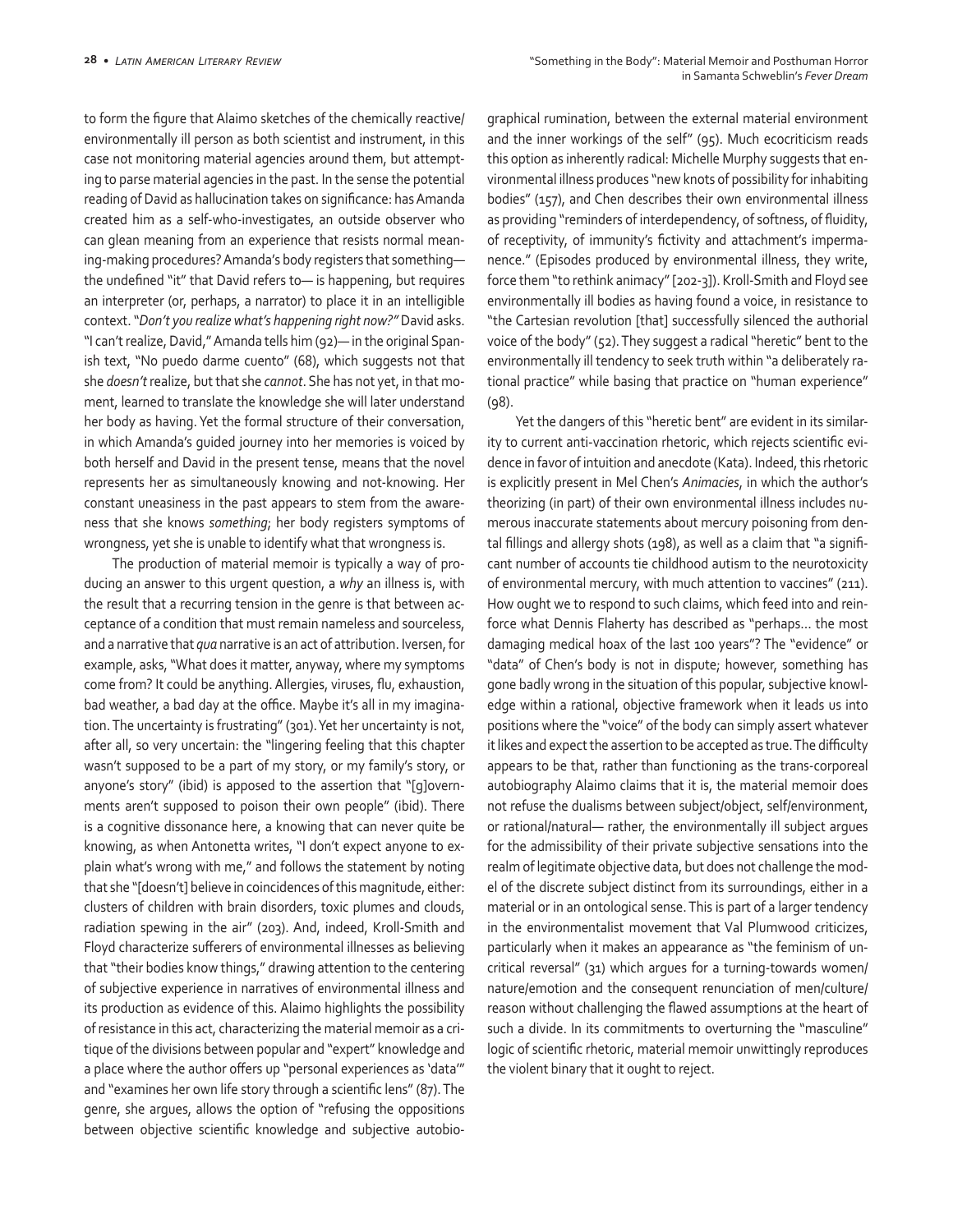#### **Mother Nature**

As Giovanna Di Chiro and Alexis Shotwell have explored, anti-toxic rhetoric fundamentally depends upon a set of assumptions that arise from "the idea that there is an uncontaminated, pure, natural state that is being affected by artificial chemicals" (Shotwell 90), and that "toxic chemical pollution is responsible for the undermining or perversion of the 'natural:' natural biologies/ecologies, natural bodies, natural reproductive processes" (Di Chiro 2010 201). What *seemed* natural (and *should have been* natural) was in fact *unnatural*. This perception of the contaminant as deceptive and insidious, "a grim specter [that] has crept upon us almost unnoticed," as Rachel Carson described it (13), the secret threat in "visuals that seemed to signify 'normalcy,'" as Buell quotes from an analysis of Love Canal coverage, "but [that revealed] the opposite" (645), is repeated even in Iverson's *Full Body Burden*, which leans less heavily on antitoxic rhetoric. Iversen compares the moon— "a thin curl of ribbon," or "round and full and portentous, a pregnant beacon"— with the "other beacon" that is the Rocky Flats Nuclear Weapons Plant:

The lights from Rocky Flats shine and twinkle on the dark silhouette of land almost as beautifully as the stars above, but it's a strange and peculiar light, a discomforting light, the lights of a city where no true city exists. It, too, is portentous, even sinister— if only one could have the ability to see beyond the white glimmer, to see what is really there (12).

This perception of the unnatural as a "sinister" mimic of the natural speaks to an anxiety that frames itself in terms of invasion, subterfuge, and disruption. The unnatural attacks the natural, disguises itself as the natural, and disrupts the natural; more than any "natural" itself, it is this boundary, the distinction (the idea that there *is* a natural, clearly distinct from the unnatural) that is under threat, a fact that further emerges when we consider the sites at which anti-toxic rhetoric has tended to focus its energy— sites that are significantly unstable, and traditionally zones of, in Mary Douglas's terms, purity and danger.

Both Shotwell and Di Chiro focus on the ways in which anti-toxic rhetoric has shown a troubling tendency to center around the perceived danger of sexually fluid or gender-unstable bodies, which are presumed to result from contamination. Early alarm, in the 1990s, about the effects of endocrine-disrupting industrial chemicals linked these endocrine disruptors to the "breakdown of the family" and "dysfunctional behavior in human society" and offered the hypothesis that "the hormonal experience of the developing embryo at crucial stages of its development has an impact on adult behavior in humans, affecting the choice of mates, parenting, social behavior, and other significant dimensions of humanity" (Colborn, Dumanoski, and Myers 238). Environmental historian Nancy Langston lamented "Gender Transformed" in a 2003 article on the peril of endocrine disruptors, arguing for the natural biological determination of gender and positioning the reproductive system as the site of both gender and the natural. "Our most intimate reproductive environments," she writes, "the places that make us most female and most male, the places we are most vulnerable and most natural, may have been hijacked by the residues of our industrial world" (154). Significantly, both Langston and the team of Theo Colborn and Dianne Dumanoski, whose book *Our Stolen Future: Are We Threatening Our Own Fertility, Intelligence, and Survival?* achieved national attention upon its publication, figure industrial toxins as intruders into or disruptors of the home, which Colborn and Dumanoski suggest, in their title, is fundamentally linked to the human and its survival. Industrial chemicals "hijack" the "most intimate" environment, in Langston's language; they not only "break down" the family and cause "dysfunction," but "steal our future," as the title of Colborn and Dumanoski's book also suggests, and the cover of which— across numerous editions— features the image of an embryo, the book's titular future emblematized as embodied biological reproduction, which, after all, seems to be at the center of what Colborn characterizes as "significant dimensions of humanity."

It is unsurprising, therefore, that material memoirs, among whose authors women are heavily overrepresented, often showcase an obsession with toxic interference in motherhood. Susanne Antonetta's inability to have children haunts *Body Toxic*; she writes of "the moment when [her] biological children were lost" (115) as though these children had existed within her and been taken, returning multiple times to the theme of infertility-as-bodily-injury, an idea that frames childbearing as the way in which a woman's body is *meant* to function. She writes that radionuclides "bear only female children, at least in language, and are astonishingly prolific… As they throw off atomic bits radionuclides decay into other elements: fertile children, daughters" (209). The radionuclides are rendered faintly monstrous in their usurpation of the female body, filling the function that Antonetta can't, and echoing her observation that humans have "failed to make immortality for our bodies" but have "made immortality for our [nuclear] waste" (208-9)— radionuclides outbreeding and outlasting the human, which has made its women sterile. "Radiation is the alpha and omega of our lives, the beginning and the end," she writes, by which she means that "in many cultures— Yoruba, Shinto, old Hebrew— my father is dead anyway, lost through the loss of a continuing line of bodily offspring," and thus Antonetta's own birth "under a cloud… [t]he daughter of my father, who did not die in the Sea of Japan because we had the bomb" (222) is bookended by the figurative death of her infertility. The "malfunctioning" female body is positioned as the mortality of the human itself. Sandra Steingraber does not fare much better in her own discourse of the female body; though Di Chiro praises her as taking "an anti-toxics approach that demonstrates the interconnection of environmental and health problems with gender, class, and racial injustices" rather than "resorting to the discourse of environmental normality to drive home her point"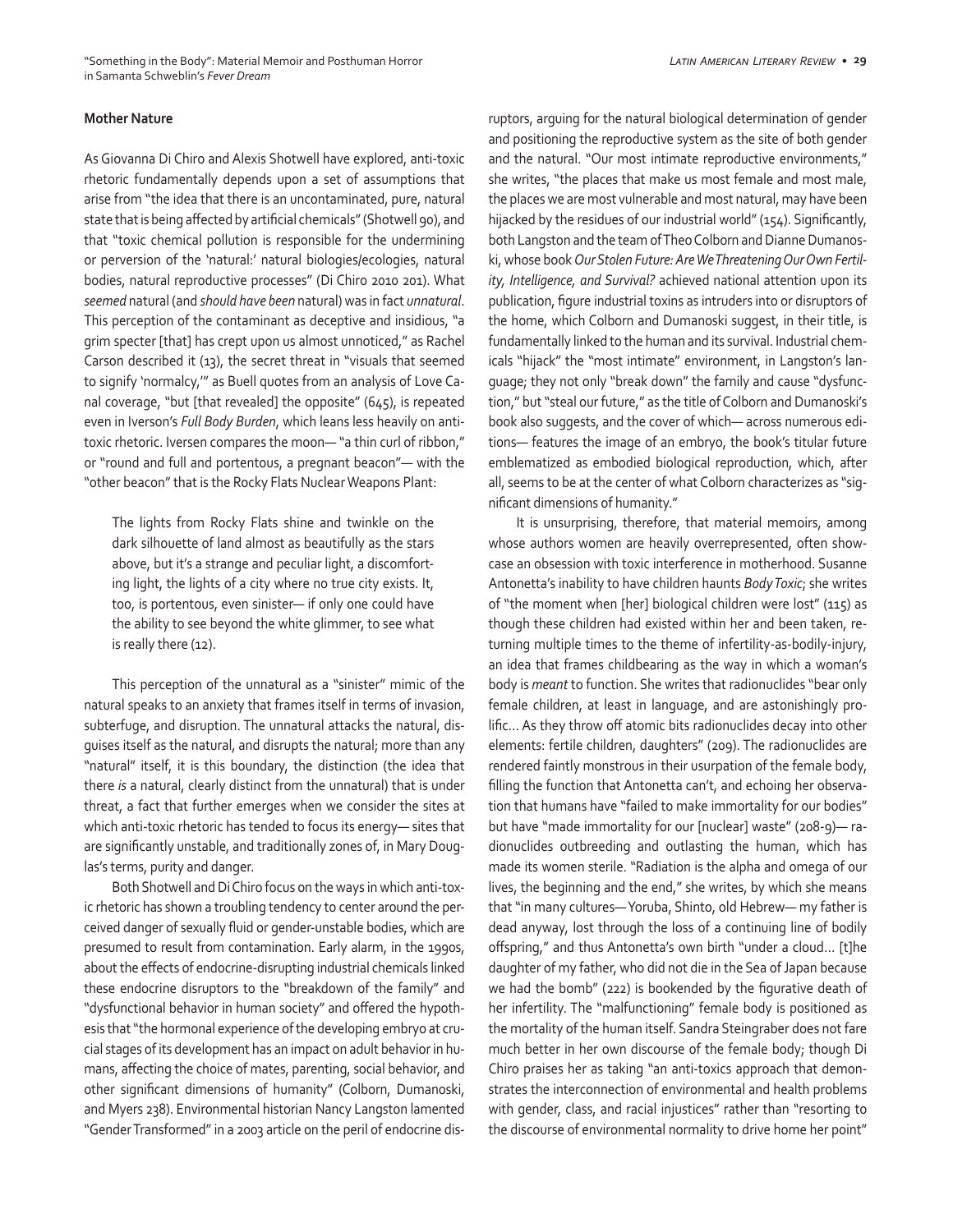(2010 218), Steingraber has written an entire memoir devoted to motherhood and toxicity, 2001's *Having Faith: An Ecologist's Journey to Motherhood.*

In this book, a material memoir in which the author's physical testimony in rooted in pregnancy rather than sickness, Steingraber combines scientific discourse on the physical processes of pregnancy with meditations on the "mystery" and "miracle" of her condition, frequently likening the pregnant body to the nonhuman world: "[t]he internal anatomy of a human placenta closely resembles a maple grove: the long columns of cells sent out by into the uterine lining… quickly branch and branch again until… the treetops of an entire forest press up against the deepest layers of the womb" (30-1); the placenta is "a blood-drenched forest," "the sapwood of pregnancy" (33). At the close of the book, she offers a "prayer" celebrating the commencement of weaning: "*Sleeping girl, I release you from my breast into the world, where the tides run with fish and berry bushes flutter with migrating birds"* (283). This "world" is really an *ideal* world, the prelapsarian "green oasis" of anti-toxic fantasy, which is also figured as the natural body of the mother, in turn identified (as Lawrence Buell points out of the "pastoral-utopian innocence" of threatened landscape) as a purity that is always at risk.

In Steingraber's work, the implications of these ideas go unexplored, leading to a heteronormativity that even Alaimo— who defends Steingraber by arguing that "[f]eminism, even genderminimizing feminisms, cannot turn away from matters of reproductive health and bodily politics" (104)— acknowledges. Indeed, Steingraber's preface allies itself with such views, marking the body of the mother as "the first environment," and intrinsically linked to the outer environment of the Earth (x). This "truth," as Steingraber labels it— and the threat it implies to the rhetorically powerful figure of the child, who in turn might be contaminated through "the ecosystem of a mother's body"— "should inspire us all— mothers, fathers, grandparents, doctors, midwives, and everyone concerned about future generations— to action," Steingraber writes (ibid), reinscribing the centrality of procreation in the anti-toxic narrative, and reaffirming its moral valence. Yet Steingraber's book is not really organized around toxic threat. Rather, *Having Faith* is concerned with the violation of the natural zone of the maternal body by the artificial, represented not only by toxic chemicals, but by technological intervention. Steingraber passionately endorses natural childbirth, criticizing episiotomy (the common surgical severing of the perineum) and the use of epidurals. She describes her own experience of labor as "a *profound* pain… like the chords of a pipe organ filling a cathedral… like an earthquake" (196), and interposes into her account of childbirth the memory of a surviving an avalanche while hiking a mountain (197)— the nonhuman, in its guise as the wild and the sacred, inhabiting the flesh of the mother once more. The entirety of childbearing becomes the hyper-natural, the ur-natural, the same "natural" that Langston endorses when she writes of the "intimate" reproductive system as the site of what it *means* to be natural in the first place.

Material memoir's fixation on the maternal appears in *Fever Dream* as a foregrounding of the maternal body as the site at which anxiety about toxic contamination congeals. Yet in *Fever Dream* the legitimacy of this anxiety, and the validity of the actions it generates, are rendered ambiguous, as they are not in the material memoir. On the one hand, the novel suggests that the spatiotemporal dislocations of toxic contamination— its counterintuitive, disjointed timelines, its tendency to go unseen— render useless Amanda's constant calculations of the "rescue distance" between herself and her child, and thus the natural bond that inspires a mother to protect her child. "Is it because I did something wrong?" Amanda wonders about Nina's contamination. "Was I a bad mother? Is it something I caused? …When Nina and I were on the lawn, among the barrels. It was the rescue distance: it didn't work, I didn't see the danger" (169- 70). Carla, too, recalling the incident when David was poisoned, tells Amanda, "It's just that sometimes the eyes you have aren't enough, Amanda. I don't know how I didn't see it—" (19) echoing Amanda's later lament that she *couldn't* realize what was happening at the instant that she and Nina were contaminated.

However, at the same time as the emotions and mechanisms of natural motherhood seem undermined by the new danger posed by toxic chemicals, *Fever Dream* suggests that new possibilities of non-biological and "unnatural" kinship are not only engendered but also demanded in response to contamination. These new kinships arise from the last-ditch cure available for poisoning victims, an ambiguously magical procedure offered by the town's alternative healer, "the woman in the green house." When David is contaminated, Carla takes him to this woman, who proposes that she "move David's spirit to another body" so that "part of the poison would also go with him. Split into two bodies, there was the chance he could pull through" (26-7). This soul migration would cause complications, the woman outlines: "The transmigration would take David's spirit to a healthy body, but it would also bring an unknown spirit to the sick body. Something of each of them would be left in the other" (29-30). David will thus be, according to the woman, a "new being" ("nueva forma"), or rather more than one new being: "David's body, and also David in his new body" (38). The woman emphasizes that Carla is still responsible for "the body," even without David in it; at the same time, she refers to David's body post-migration as David, and Carla as his mother, raising the question of how one ought to think and speak about the now- multiple Davids and their family relationships.

This situation is further complicated by the realization that Amanda's daughter Nina may also not be who or what she seems. Nina's seemingly innocuous child-habit of referring to herself in the first-person plural— she "has always been convinced that lords and ladies speak in the plural," Amanda explains— takes on another, more disquieting interpretation: is Nina harboring some part of one of these dislocated souls? Is she harboring *David'*s soul? An incident in which Carla shows up at Amanda's house, claiming that David is inside it and pointing to Nina's room, also raises this possibility. That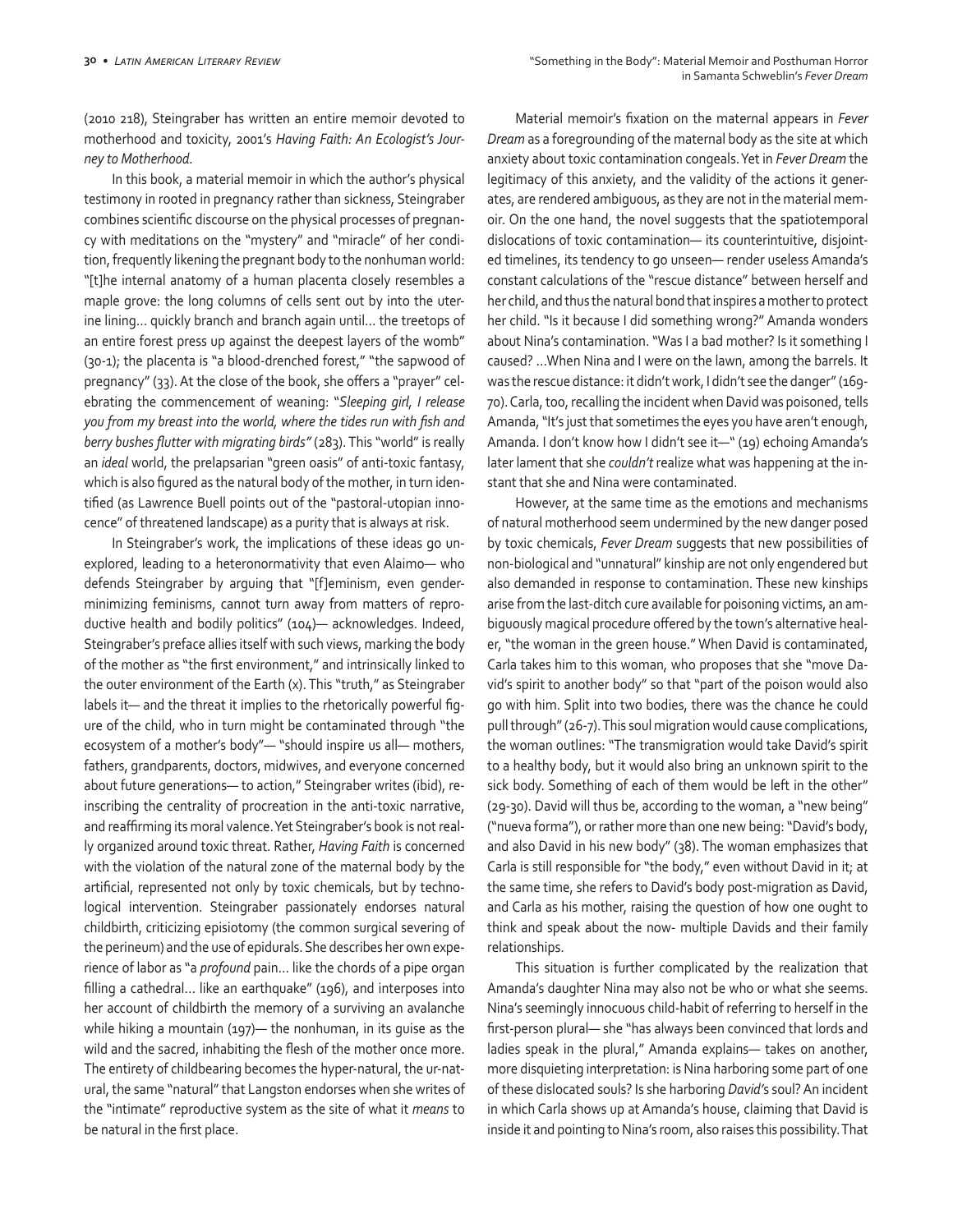night, Amanda dreams that Nina tells her that she, Nina, is David. The latent confusion about the identity of both children is heightened when the Amanda of the present tense realizes that David is telling her about scenes he could not have witnessed: moments when only Amanda, Carla, and Nina were there.

Certainly, *Carla* seems convinced that there is a chance Nina might harbor part of David. She is obsessed with locating David's soul and returning it to his body in order produce a "real" or whole David— she confesses, "I checked all the kids [David's] age... I follow them without their parents' knowing. I talk to them, take them by the shoulders to look them right in the eyes" (146-7). Ultimately, she steals Nina off to the woman in the green house while Amanda is ill, telling Amanda, "[W]hen I find my real David... I won't have any doubt it's him" (164). The novel's conclusion strongly suggests that Nina is left in David's body: when Amanda's husband visits the town after Amanda's death, David climbs into the backseat of his car, crossing his legs in the pose that Nina has adopted throughout the book. Amanda, watching supernaturally through her husband's perspective, sees "those other eyes" ("esos otros ojos") in David's own eyes (182). Someone must be in Nina's body, as well; Amanda's husband says that though Nina is recovering, "there's something else, and I don't know what it is. Something more, within her" (177). But it is unclear who or what this something is.

This confusion of identity suggests that the "migration" that occurs in the green house makes a mess of what are meant to be "natural" connections and divisions, raising the possibility that a mother might not be [able to be] the mother of her own child, that a girl might be partly a boy, or a boy a girl, or that both might be more than one person and therefore a girl and a boy at the same time. What's more, the migration raises the question of what it *means* to be a mother or a child, to be one or the other gender, to be a person, and whether these qualities and relationships are fixed or subject to change— whether there can be such a thing as a "son who is no longer [his mother's] son" ("hijo que ya no es su hijo") (160 English; 110 Spanish), or a boy who has a girl inside his body, or a girl who goes away and comes back with more self inside her than there was when she left. In short, migration disrupts the natural order of the body and the natural order *between* bodies.

This disruption of the natural is the ultimate terror that underlies material memoir, yet it is not the ultimate terror of *Fever Dream.*  Instead, the novel uses it as a site at which to stage a fundamental question of posthumanist ethics: how do we figure human responsibilities in a world where the human is disrupted? When Carla brings David to the woman in the green house who will "migrate" his soul to another body, the woman emphasizes to Carla that not only must she "be responsible for it, for the body, no matter what happen[s]," but that Carla must "be willing to accept his new being" (30)— "*su nueva forma*," *forma* being a word that can connote both a body and a way of being. Carla violates this adjuration almost immediately, when she won't pick the new David up, hold him, or even touch him. She regards the "new David" only as a "monster," and though she acknowledges that David is now two Davids, she insists that there can only be one "real David," and her responsibility is to him. The possibility that part of David is in Nina does not inspire her to treat Nina with love and fondness, but drives her to allow, if not orchestrate, Nina and Amanda's poisoning and Amanda's death. She, not David, is *Fever Dream's* truly sinister character, for she is incapable of perceiving that a world in which people she loves dwell in and through a multitude of bodies is one in which she has a responsibility to all of them: to every body that they may have been, may be, might yet be a part of. "Is there part of you in her body?" Amanda asks David, remembering a severely disabled child whom she saw crying in a store (52). It's not clear if even David knows the answer, or how he *could* answer for the people that he might become now that he is unmoored from the easy markers of skin and selfhood. He might be that girl. She might be him.

#### **The Toxic Uncanny**

It is not only identity that has been disrupted by the destabilizing of the human in *Fever Dream.* Carla believes, David tells Amanda, "*that changing me that afternoon from one body to another body has changed something else. Something small and invisible that has ruined everything*" (160). It is a belief that seems to concisely articulate the fear at the heart of current anti-toxic thinking: literally, the fear of *contamination*. This is not the fear of toxins themselves, but the fear that conceptual categories in the world are not firmly divided from each other but instead unstable and leaky, prone to collapse at the least disturbance— that objects (including, but not limited to, objects in the mirror) may be less solid than they appear, and that the structure our society is built upon is revealing itself as patchy and unsustainable. It is, in short, a classic case of the uncanny here, what we might term the *toxic uncanny*.

In using the term "toxic uncanny," I do not mean to imply that this is a state of being *created* by the toxic. That is the impression given by many material memoirs. Antonetta describes "the world of chemicals," by which she means the world of industrial chemicals, as a separate sphere whose focus is "the restructuring of the carbon atom, the building block of life, into new and insidious molecules that could penetrate and alter the basic functioning of the body" (199)— the toxin construed entirely in terms of two characteristics, mutation and infiltration, the ability to transgress the boundary of a person and subvert the normative set-up it found within, the ability above all to *change*. "A *new thing* had just been born," she quotes I.I. Rabi as saying upon the first test of the atomic bomb, then adds: "Like Michelangelo's ceilinged God we stretched out our hands. And brought them back burning. Different, atomically charged" (218-9). Steingraber writes in *Living Downstream*, on the topic of dioxins and furans (which can be produced by incineration, including forest fires): "Dioxins and furans are not the natural-born children of fire. They are the unplanned, unwanted offspring of modern chlorine chemistry" (218). That is, toxins not only *cause* the corruption of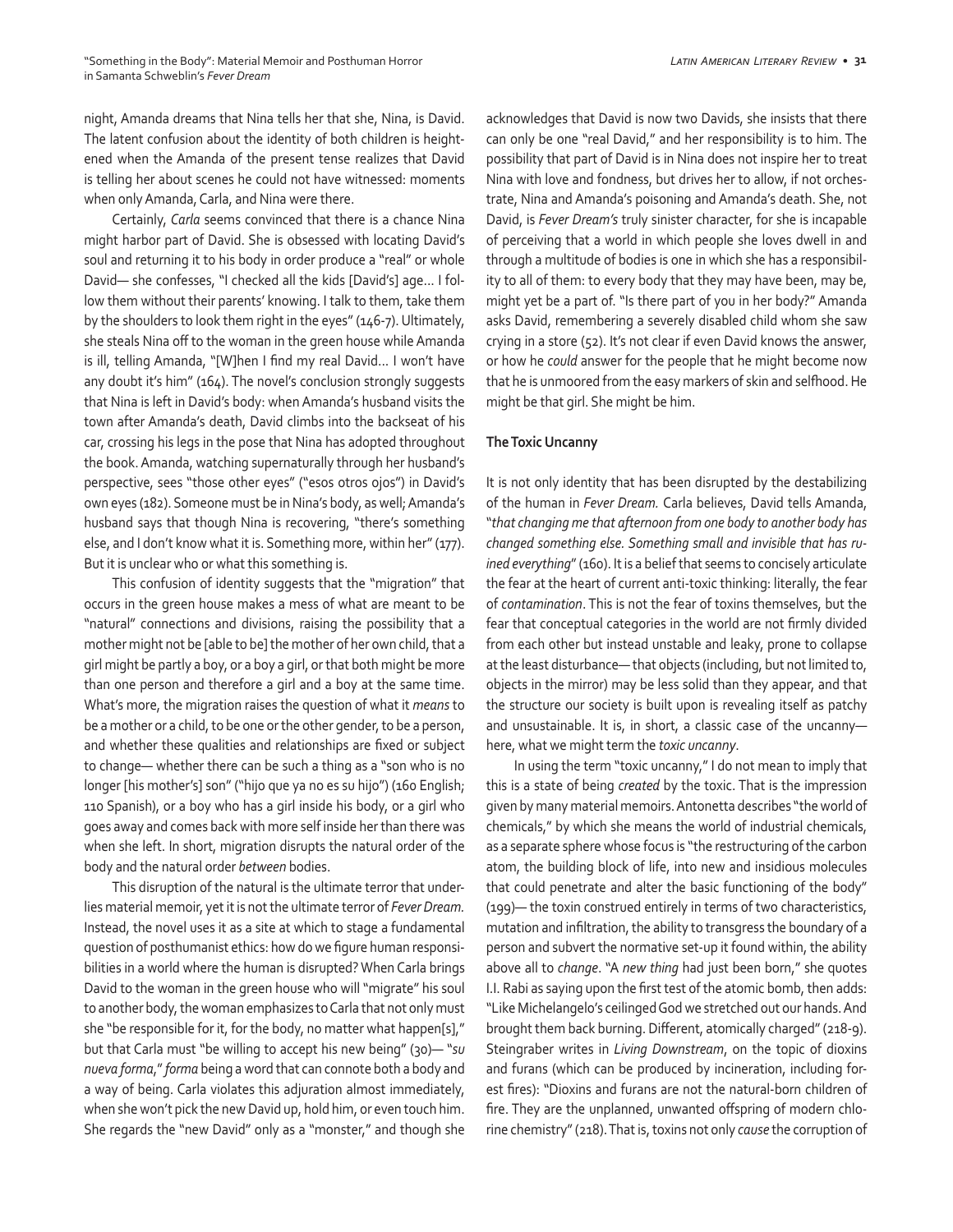procreation, but they *are themselves* "unplanned" and "unwanted" products of an artificial procreation, in contrast to the "naturalborn" children who existed "until the 1920s and 1930s, corresponding to the advent of organochlorine production," when widespread dioxin contamination began to register (ibid). The pre-toxic era is fundamentally a *natural* time— indeed, Steingraber's descriptions in particular evoke the mythologization and sacralization that Cronon sees underlying the concept of "wilderness"— before toxicity sabotaged the previously unproblematic speciation of reality.

However, what toxicity in fact reveals is that this speciation has always been incoherent. The toxic uncanny is a mode of revelation. Material memoirs acknowledge the discomforting uncanny of the toxic, but attempt to account for this by characterizing it as a quality of modern contaminants, and therefore as an external threat that can be eliminated, or at least contained. If one understands the toxic uncanny as itself a form of contamination, an external force disrupting the conceptual body into which it has leaked, then it is not necessary to view the body itself as in need of re-evaluation.

Schweblin's innovation lies in highlighting the destructiveness that results from this attitude towards the toxic. Not only is Carla consumed by her need to restore some whole, "real" version of David that would be undisrupted, unpolluted, and complete, but David himself seems yoked to a quest that would allow him to trace, isolate, and expel the intruder. When Carla describes one of the incidents in which David seemed to draw animals to him and engage them in silent communion before burying them, she tells Amanda that she "asked [him] about the dog several times, and each time [he] replied that the dog wasn't the important thing" (106). There is an implication that David did to the animals what he is doing to Amanda: interrogating them in an effort to discover the "exact moment" at which they became contaminated by toxins, and thereby understand "the important thing," which seems linked to a coherent theory of the town's uncanny deterioration. Too, in the final pages of the book, Amanda's husband sees that David has begun tying objects in his house together— pictures arranged so that each "hangs from the previous one… tied with the same thin rope" (176) and other objects that "are hanging from rope, or are tied together with it" (179). Amanda tells David, "It seems… like, in your own way, you were trying to do something with the deplorable state of the house and everything in it" (ibid). This tying-together suggests a desperate need to arrive at or maintain some structure that will prevent the literal disintegration of everything around him. His use of rope is particularly evocative, perhaps implying a *pulling* that is the opposite of the "pushing" that David describes himself as performing on the animals, the children, and Amanda. The book uses the term "push" without defining what it means for David to "push" *empujar—* someone or something; it seems to be a form of dislocation in time that allows them to review the past and the future, but which also inevitably ends in their deaths. One interpretation is that David is struggling to rearrange the pieces of the world into their "proper" places by this pushing and pulling. Interestingly, the term that Amanda uses to describe the material with which David ties things together (rope, *hilo*) to describe the invisible cord that binds her to Nina, with which she measures the rescue distance. David's tied-together objects therefore mirror the "natural" bond between mother and child, which the contamination has revealed as always unstable, contingent, and in need of construction. His efforts to replace or render concrete the lost connective structure only point towards the fact what is happening in the town can't be resolved by locating the source of the contamination. The *real* danger lies in the unreliability of all previous structures. "The rope cannot break," Amanda insists frantically, "because I am Nina's mother and Nina is my daughter… This rope can't break, Nina is my daughter. But yes, my God, it's broken" (171). Later, she describes the rope as "slack," suggesting that the rope is neither broken nor unbroken, but that something else has occurred: perhaps that there is no longer anything to tie the rope *to*, on one or both sides, that the body/ies of Amanda and/or Nina are no longer solid enough to sustain such a connection. To attempt to re-lasso these elusive bodies, to push and pull at them in an effort to make them materialize in the desired places, is fundamentally misguided— a child's idea of how to cope with the "deplorable state" of the conceptual house in which they live, or find that they can no longer go on living. Yet because *Fever Dream* is a horror novel, no character steps forward to offer the obvious solution: what is needed is a total renovation of the house, a new way of understanding relations to one another.

#### **Conclusion**

A substance moves through multiple bodies, muddying the issue of where they start and it ends, making it difficult for us to define and regulate the "real," the "original," the "natural" state of things. Sometimes the substance is harmful. Sometimes it is hard to rule on: delivering both positive and negative effects. Mostly, it requires from us a new way of relating to ourselves and to that which is not ourselves, and a reconsideration of the boundary between those two elements. Though our "souls" may not migrate, everything else does— one might say, from our cells to our selves— and much of that which is "us" has its own identity, toxic or nontoxic, transitory or lasting, of which we may form only a part. What are our responsibilities in this case? What invisible ropes link us together— or is our task to find a way of living free of ropes, in the strange spatiotemporalities where we still require rescue, but are no longer (troublingly or reassuringly) quite so far apart?

*Fever Dream* ends with Amanda's husband returning to the city, having turned his back on David (who may also be Nina). His journey accrues shades of dread: "He doesn't see," Amanda says, "the soy fields, the streams that crisscross the dry plots of lands, the miles of open fields empty of livestock, the tenements and the factories as he reaches the city" (183)— the indications of environmental disaster. Finally: "He doesn't see the important thing: the rope [that connects Amanda to Nina, measuring the rescue distance] finally